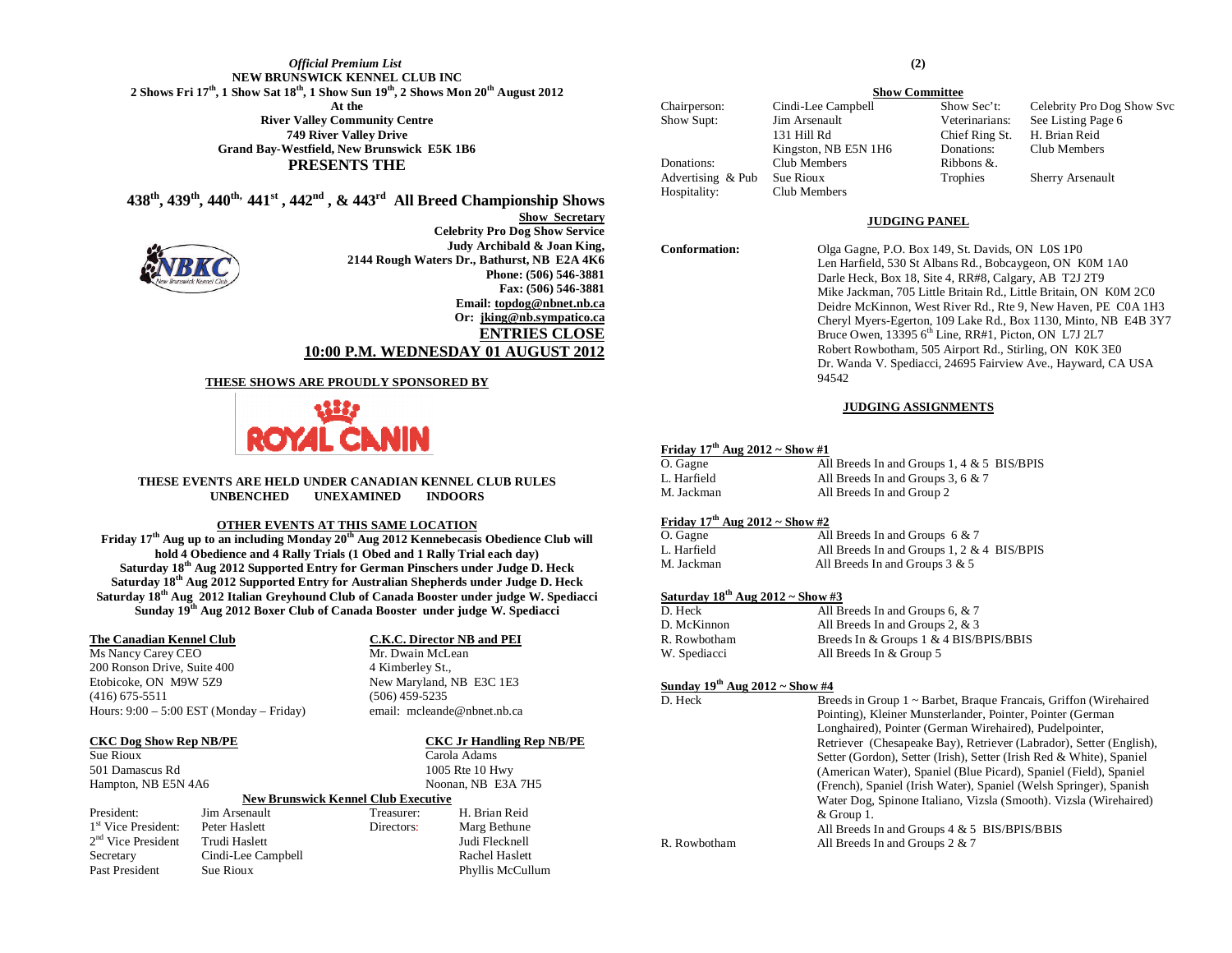**(3)**

W. Spediacci Breeds in Group 1 ~ Pointer (German Shorthaired), Retriever (Curly Coated), Retriever (Flat Coated), Retriever (Golden), Retriever (N.S. Duck Tolling), Spaniel (American Cocker), Spaniel (Brittany), Spaniel (Clumber), Spaniel (English Cocker), Spaniel (English Springer), Spaniel (Sussex), Weirmaraner All Breeds In and Group 3 & 6

#### **Monday 20th Aug 2012 ~ Show #5**

| C. Myers-Egerton | All Breeds In and Groups 4, 5, 6 & 7 BIS/BPIS |
|------------------|-----------------------------------------------|
| B. Owen          | All Breeds In and Groups 1, 2 & 3             |

#### **Monday 20th Aug 2012 ~ Show #6**

| C. Myers-Egerton | All Breeds In and Groups $1, 2 \& 3$          |
|------------------|-----------------------------------------------|
| B. Owen          | All Breeds In and Groups 4, 5, 6 & 7 BIS/BPIS |

#### **ENTRY FEES**

**ALL cheques & money orders must be made payable to: NEW BRUNSWICK KENNEL CLUB INC**

**DO NOT make payable to either Celebrity Pro Dog Show Svc or Judy Archibald or Joan King**

| <b>REGULAR</b>         | Entry Fee Per Show                                  | \$27.00 |
|------------------------|-----------------------------------------------------|---------|
|                        | <b>SAME DOG ENTERED IN ALL 6 SHOWS FEE PER SHOW</b> | \$25.00 |
| <b>LISTING FEE</b>     | Fee Per Dog Per Show                                | \$9.65  |
| <b>EXHIBITION ONLY</b> | Fee Per Dog Per Show                                | \$ 7.00 |
| <b>CATALOGUE</b>       | Pre-ordered Catalogue                               | \$8.00  |

**Listing Fees** are payable with the entry for dogs that do not have their individual CKC Registration Number, or CKC Event Registration Number (ERN) or (PEN). **Official CKC Entry Forms MUST be used.**

Celebrity Pro Dog Show Services can only accept VISA & Mastercard. There will be a 10% charge levied per transaction (not per dog). Faxed entries will be accepted with VISA payment. You may also submit Entries through The Entry Line (see ad page 3) they accept ALL credit cards.

All entries are to be sent to the Show Sec't and must be received on or before the closing date & time. **PLEASE PRINT OR TYPE YOUR ENTRIES**. Remember your entry can only be as accurate as the information you provide. The Show Secretary is NOT RESPONSIBLE for incorrect information provided by the entrant. Please read your entry carefully before you submit it. Exhibitors must abide by errors made in entering their dogs regardless of how or by whom the errors were made. The Show Committee reserves the right to refuse any entry, subject to CKC Rules.

Photocopy extra Entry Forms if required. If a dog is entered in more than one class or event a separate entry form is required for each one



## **Dog Show Entry Service**

Phone: 1-800-293-2935 Phone: 1-519-754-0393 Fax: 1-519-754-0796 Web: [www.theentryline.com](http://www.theentryline.com/) *Visa, MasterCard, American Express*

Entries accepted until 6:00 pm E.S.T. on official closing day.

This is a privately owned business that charges a fee for its service.

#### **NON-MEMBER PARTICIPATION FEE**

**A non-member participation fee will be charged to a resident of Canada who is a "non member" of the Canadian Kennel Club.**

**The non member participation fee is paid in any year a title is earned and covers all titles and dogs owned by that individual.**

**In order for the title to be awarded, the non member will have a choice to either become a CKC member or pay the non member participation fee. Failure to comply within 30 days of notification will result in the title being withheld and the dog cannot be moved up to the next level.**

**The fee applies only to dogs wholly owned by non member residents of Canada and is not applicable to Canadian Kennel Club members .**

**NO POST DATED CHEQUES ACCEPTED. ALL NSF** cheques are subject to a charge of **\$25.00. N.S.F.** cheques are considered **Non-Payment of entry fees** and are punishable by disciplinary action and cancellation of awards. All fees must be paid before the shows/trials.

**Attention Foreign Exhibitors**: Please note that fees are due and payable in Canadian dollars. Due to consistently fluctuating currency rates, discounted cheques will not be accepted, however, they are to be payable in Canadian Funds. If you send a cheque in US Funds it must be made out for the full amount of the entry and no exchange will be refunded to the exhibitor. Please do not mark cheques "Payable In Canadian Funds", they will not be cleared by the banks. To simplify the process, we urge you to purchase bank drafts or money orders payable in Canadian Funds. Your understanding and cooperation is appreciated. Thank you.

**INCOMPLETE ENTRIES WILL BE RETURNED.** Agents and handlers please note that the **full name and address of owners MUST be filled in** and to whom ID's are to be returned. (Section 13.1.2 Dog Show Rules)

#### **CONFORMATION CLASSES**

| A dog 6 months up to 9 months on the day of the show.                          |
|--------------------------------------------------------------------------------|
| A dog 9 months and up to 12 months on the day of the show.                     |
| A dog between 12 months and up to 18 months on the day of the show.            |
| A dog which was born in Canada.                                                |
| A dog owned and handled by the breeder.                                        |
| A dog 6 months of age or older                                                 |
| Dogs who are Canadian Champions.                                               |
| Dogs 6 months of age and over not in competition. Dogs 3 months of             |
| Age and under 6 months on the day of the show may be entered in                |
| Exhibition Only providing that the owner of the puppies has also entered a dog |
| in one of the Regular official classes. No exhibitor may enter more than 2     |
| puppies.                                                                       |
|                                                                                |

#### **NON-REGULAR CLASSES**

#### **Entry Fee: 10.00**

**BRACE CLASS will be offered Saturday the**  $18<sup>th</sup>$  **and Sunday the**  $19<sup>th</sup>$  **of August 2012 only**  $\sim$  **A Brace should be judged as an "identical" pair ~ same colour, size, gait and same stride. When viewed from the side they should appear as one dog and its shadow.**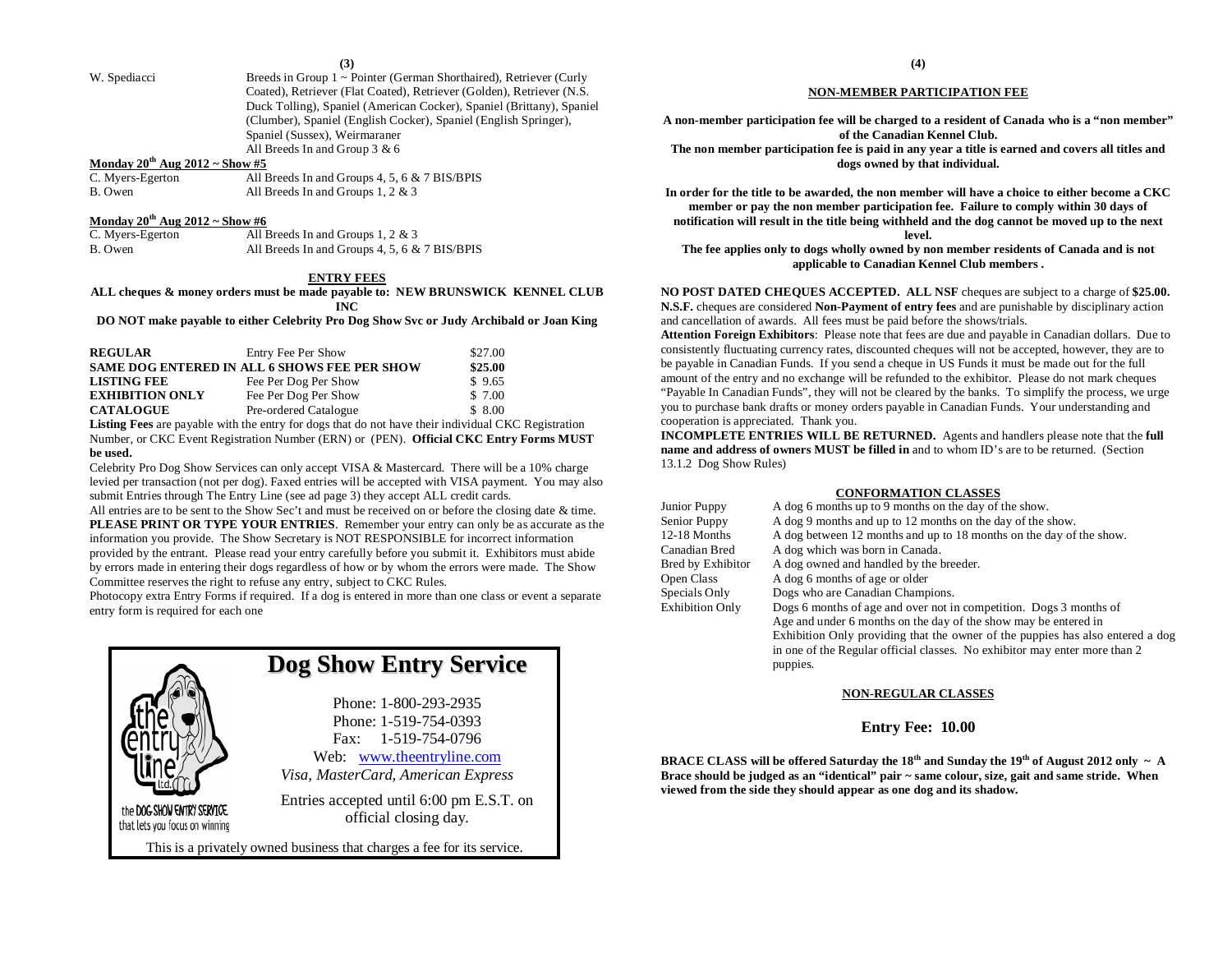#### **POINTS**

| <b>Champion &amp; Championship Points ~ Chapter 1 Section 1 ~ A</b> dog awarded Winners at a  |
|-----------------------------------------------------------------------------------------------|
| Championship Show held under these Dog Show Rules shall be credited with a number of          |
| Championship points (ranging from 0 to 5) and the determination of the number of championship |
| points to be credited to the dog awarded winners shall be as provided hereunder.              |
| <b>Section 2:</b>                                                                             |

| Dogs competing $*$ 1 |  | -3-5 | 6-9 | $10-12$ | 13 or more |
|----------------------|--|------|-----|---------|------------|
| Points allocated 0   |  |      |     |         |            |

\* includes the dog awarded winners

The system provides for additional points if the dog awarded WINNERS also places in the Group.

| <b>Breeds Competing</b> | Dog Placed | Dog Placed | Dog Placed | Dog Placed |
|-------------------------|------------|------------|------------|------------|
| At Group Level          | First      | Second     | Third      | Fourth     |
| 13 or more breeds       |            |            |            |            |
| 10 to 12 breeds         |            |            |            |            |
| 6 to 9 breeds           |            |            |            |            |
| 5 breeds                |            |            |            |            |
| 4 breeds                |            |            |            |            |
| 3 breeds                |            |            |            |            |
| 2 breeds                |            |            |            |            |
| 1 breed                 |            |            |            |            |

A class dog awarded Best In Show at an All Breed Championship Show will be credited with five points inclusive of any points won at the Breed or Group level. In no case may a dog earn more than five points at a single show. . **NOTE: In counting the number of eligible dogs in competition, a dog that is disqualified, dismissed, excused or ordered from the ring by the judge shall NOT be included in the calculation of Championship Points.**

#### **CONFORMATION MOVING UP TO SPECIALS**

A dog individually registered in the records of the CKC and has completed the requirement for a Championship in accordance with CKC Rules, after the closing date and time for the show, may be transferred from one of the Regular Classes to "specials Only", providing the request is submitted to the Show Secretary in WRITING and on the appropriate form at least one hour prior to the opening of the show, by the owner or handler. When one or more Championship shows are held on the same day, in the same venue, the request for moving a Class dog to Specials must be made a minimum one hour prior to the scheduled start of the show for which the dog is being moved up.

#### **EVENT REGISTRATION NUMBER (ERN)**

All dogs that are foreign born and foreign owned and enter Canada for the sole purpose of entering CKC events will require an Events Registration Number (ERN). To obtain an ERN simply do the following:

| Send a photocopy of the dog's Registration Certificate reflecting current      |
|--------------------------------------------------------------------------------|
| ownership, for example AKC Registration Certificate with a written request for |
| an ERN.                                                                        |
|                                                                                |

- 2. Include with the above a cheque or money order in the amount currently required payable to the Canadian Kennel Club.
- 3. Ensure that you provide the CKC with your full return address to enable the ERN to be sent to you
- 4. Faxed requests will be accepted. Please indicate your VISA/MasterCard number and expiry date, the cardholders name and signature.

This Event Registration Number **MUST** be applied for within 30 days of the first day of entering a CKC event. Dogs may be entered as "LISTED", however, failure to apply for an ERN within 30 days will result in cancellation of any wins, awards or scores.

Please forward your request to: Canadian Kennel Club, Shows and Trials Division, 200 Ronson Drive, Suite 400, Etobicoke, ON M9W 5Z9. Phone: (416) 675-5511 Fax: (416) 675-6506

| <b>PRIZES</b>       | CASH PRIZES & Rosesttes will be offered for BIS (\$75.00) BPIS (\$50),                |  |  |  |  |
|---------------------|---------------------------------------------------------------------------------------|--|--|--|--|
|                     | Suitable Prizes and Rosette will be awarded to Grp 1 <sup>st</sup> and BPIG, rosettes |  |  |  |  |
|                     | for placings Grp $2^{nd}$ through $4^{th}$ will be awarded.                           |  |  |  |  |
| <b>CATALOGUE</b>    | Catalogues are available on a "pre-order basis" at \$8.00 per copy. Pre-ordered       |  |  |  |  |
|                     | catalogues must be paid for at time of ordering (with entry). Catalogues will be      |  |  |  |  |
|                     | available at the door for \$10.00 but on a first come first served basis.             |  |  |  |  |
|                     | Catalogues will not be mailed to absent exhibitors.                                   |  |  |  |  |
| <b>ADVERTISING</b>  | Advertising space in the New Brunswick Kennel Club Show Catalogue is                  |  |  |  |  |
|                     | available and the following rates apply: Full page: Colour \$35.00 B&W \$30.00,       |  |  |  |  |
|                     | Half page: Colour \$25.00 B&W \$20.00. Kennel Card: Colour \$7.50, B&W                |  |  |  |  |
|                     | \$6.00. Ads should be print ready or we will prepare your ad at NO                    |  |  |  |  |
|                     | CHARGE. Contact Joan King at 506-773-3045 or email                                    |  |  |  |  |
|                     | jking@nb.sympatico.ca for full information.                                           |  |  |  |  |
| <b>BOOTHS</b>       | Limited space is available and you MUST RESERVE YOUR SPACE.                           |  |  |  |  |
| <b>RENTAL</b>       | Booths are 10'x15' and 2 tables are supplied. Rental is \$25.00 per day.              |  |  |  |  |
|                     | Please contact Jim Arsenault at 506-832-2160 to reserve. Please send                  |  |  |  |  |
|                     | payment to Show Secretary.                                                            |  |  |  |  |
| <b>SHOW</b>         | Cindi-Lee Campbell of Cindi-Lee Photography is the official Show                      |  |  |  |  |
|                     | PHOTOGRAPHER Photographer for the New Brunswick Kennel Club Shows, 20-23 Aug 2011.    |  |  |  |  |
|                     | No other photographers may take official photographs or candid shots for              |  |  |  |  |
|                     | resale on the show premises.                                                          |  |  |  |  |
| <b>VETERINARIAN</b> | Saint John Animal Hospital, 1700 Manawagonish Rd., Saint John NB                      |  |  |  |  |
| <b>CLINICS</b>      | $(506) - 635 - 8100$ ;                                                                |  |  |  |  |
|                     | Avenue Animal Hospital, 507 Rothesay Ave, Saint John, NB                              |  |  |  |  |
|                     | $(506) - 633 - 1885;$                                                                 |  |  |  |  |
|                     | KV Animal Hospital, 90 Hampton Rd., Rothesay, NB                                      |  |  |  |  |
|                     | $(506) - 849 - 1137$ :                                                                |  |  |  |  |
|                     | Fairvale Animal Hospital, 1 Campbell Dr., Rothesay, NB                                |  |  |  |  |
|                     | $(506) - 847 - 7519$ ;                                                                |  |  |  |  |
|                     | Atlantic Veterinary Hospital, 125 Hampton Rd., Rothesay,                              |  |  |  |  |
|                     | $(506) - 847 - 2400.$                                                                 |  |  |  |  |
|                     | These Clinics are listed in order of their proximity to the Show Site.                |  |  |  |  |

#### **JUNIOR HANDLING ~ CONFORMATION**

Junior Handling will be held Saturday  $18<sup>th</sup>$  and Sunday  $19<sup>th</sup>$  Aug 2012 only, at the noon break. All Classes will be offered. To sign up to participate please register at the Show Secretary desk prior to 11:30 a.m. each day.

#### **RULES & RULE BOOKS**

It shall be the duty and obligation of the show giving club to see that a judge, club official, volunteer or participant at any event held under CKC Rules, is not subjected to indignities of any kind. The Show Committee shall promptly report any infringement of this regulation and the Discipline Committee shall have the authority to take such action as it deems fit, on receipt of report, indicating that this has occurred.

A copy of the Rules pertaining Dog Shows and/or Obedience Trials is available from the Canadian Kennel Club 1-416-675-5511. It is the responsibility of each exhibitor to know the rules pertaining to these events.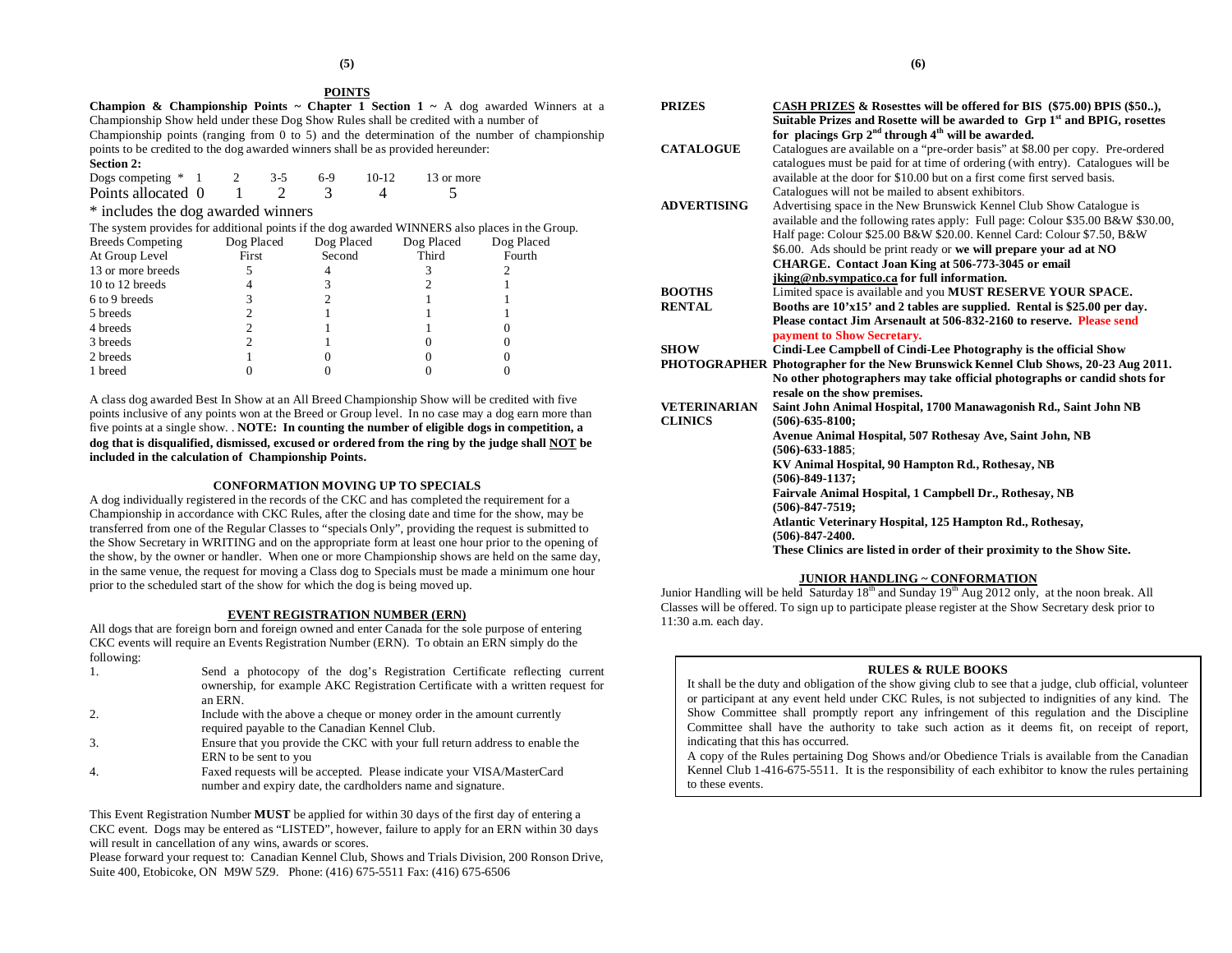## *SUPPORTED ENTRY FOR GERMAN PINSCHERS SATURDAY 18TH AUG 2012*

*The New Brunswick Kennel Club will consider the judging of the German Pinschers on Saturday 18th of August 2012 under Judge Darle Heck as a supported entry for the Breed. In addition to the regular ribbons, awards donated by Kendell Waltz will be presented to Best of Breed, Best of Opposite Sex, Best of Winners, Winners Male, Reserve Winners Male, Winners Female, Reserve Winners Female and Best Puppy In Breed.*

### *SUPPORTED ENTRY FOR AUSTRALIAN SHEPHERDS SATURDAY 18TH AUGUST 2012*

*The New Brunswick Kennel Club will consider the judging of the Australian Shepherds on Saturday 18th Aug 2012 under Judge Darle Heck as a supported entry for the Breed. In addition to the regular ribbons, awards donated by Phyllis McCullum and Jacqueline Campbell will be presented to Best of Breed, Best of Opposite Sex, Best of Winners, Winners Male, Winners Female and Best Puppy In Breed.*

#### *ITALIAN GREYHOUND CLUB OF CANADA BOOSTER FOR THE BREED SATURDAY 18TH AUGUST 2012*

*The Italian Greyhound Club of Canada will consider the judging of the Breed on Saturday 18th August 2012 under Judge Dr. W. Spediacci as a Booster for the Breed. In addition to the regular ribbons, awards will be made for the following: Best of Breed, Best of Opposite Sex, Best of Winners, Winners Male, Winners Female and Best Puppy In Breed. Additionally, in addition to the regular ribbons an award will be made to any Italian Greyhound obtaining a Qualifying Score in Obedience and/or Rally Obedience on the day. Officers of the Italian Greyhound Club of Canada are as follows: President: Katherine M. Crane, V/Pres: Adrienne Fitzhenry, Secretary: Trish Cooper, Treasurer: Brenda Cook, Directors: Atlantic: Kim Robinson, Quebec: Charlotte delaChevrotiere, Ontario: Mindy Yuan Grainger, Prairies: Ben Wasylychen & British Columbia: Katarzyna Talma*

### *BOXER CLUB OF CANADA BOOSTER FOR THE BREED SUNDAY 19TH AUGUST 2012*

*The Boxer Club of Canada will consider the judging of the Breed on Sunday 19th August 2012 under Judge Dr. W. Spediacci as a Booster for the Breed. In addition to the regular ribbons, awards will be made for the following; Best of Breed, Best of Opposite Sex, Best of Winners, Winners Male, Winners Female, Best Puppy In Breed. Executive of the Boxer Club of Canada are: President: Jenny Cotton, V/President: Christine Burton, Treasurer: Paul Delong, Recording Sec't: Mary Curl, Corresponding Sec't: Cindy Thomas.*

#### *MARITIME GOLDEN RETRIEVER CLUB BOOSTER FOR THE BREED SUNDAY 19TH AUGUST 2012.*

*The Maritime Golden Retriever Club will consider the judging of the Breed on Sunday 19th August 2012 under Judge Dr. W. Speciacci as a Booster for the Breed. In addition to the ribbons, awards will be made for Best of Breed, Best of Opposite Sex, Best of Winners, Winners Male, Winners Female and Best Puppy In Breed. Executive of the Maritime Golden Retriever Club are: President: Frank MacArthur, V/Pres: Deborah Fraser, Secretary: Charmaine Noonan, Treasurer: Chris Gallant, Past President: Marg Bethune, Directors: Wendy Marsh, Linda Schofield, Danielle Bordage, Jane*

#### *FitzRandolph, Linda Grant and Pat Kelly.*

#### **GENERAL INFORMATON**

- 1. The Show Superintendent will be in complete charge of these events, which are governed by CKC rules.
- 2. The Building will be open Thursday  $16<sup>th</sup>$  August between 4:00 p.m. & 10:00 p.m. for set up, The building will open daily at 7:00 a.m.
- 3. To comply with **TOWN** regulations **NO SMOKING WILL BE PERMITTED WITHIN THE CONFINES OF THE BUILDING.**
- 4. Dogs should be on standby at their respective areas 30 minutes prior to commencement of judging. Judges are not required to wait for late arrivals and will adhere as closely as possible to the Judging Schedule. There will be no PA system used to call dogs to the ring. It is the responsibility of the owner/handler to advise that a dog is absent.
- 5. All exhibitors will be held responsible for CLEAN-UP on the show grounds and surrounding areas, for their own dogs or dogs they are handling.
- 6. Additionally, CLEAN-UP after your dog(s) at your motel or campground. PLEASE FOLLOW THIS RULE SO THAT OUR ARENA AND MOTEL PRIVILEDGES ARE NOT REVOKED.
- 7. The Committee will use due care and diligence for the welfare of dogs and exhibitors, but will not be responsible for, or assume any liability in the event of an accident or other misfortune to either dogs, exhibitors or patrons. The New Brunswick Kennel Club will not be responsible for equipment left in the building or on site overnight.

#### **Please ensure that you keep your area CLEAN Clean Up Outside after your dog is exercised.**

#### **NO DOGS MAY REMAIN IN THE BUILDING OVERNIGHT**

#### **LIMITED PARKING!!!!!! TRAILER REGISTRATION**

- **1. Trailer and/or RV space is available for up to 20 units. Book your space early.**
- **2. There will be a Flat Fee of \$50.00. NO ELECTRIC HOOK UPS WILL BE**

**PROVIDED THIS YEAR. WATER WILL BE AVAILABLE. YOUR SPACE**

- **MUST BE PREPAID. Please send funds with form below to the Show Sec't 3. An Identification Card will be included with your Judging Schedule and must be shown to the Show or Trailer Superintendent to receive your water hook-up.This card is to be displayed ON YOUR TRAILER/RV during the entire event.**
- **4. No parking of Trailers/RV except in designated areas. Anyone violating this rule will be removed by the RCMP and will not be permitted to exhibit in the NBKC shows.**
- **5. No emptying of tanks in the parking lot. Trailer pump will be made available for a fee of \$30.00/unit if needed. Contact the Show Superintendent for this service.**
- **6. PLEASE NOTE: Trailer/RV space must be reserved by Show Closing date Wednesday 01 August 2012. NO late arrivals will be accepted.**